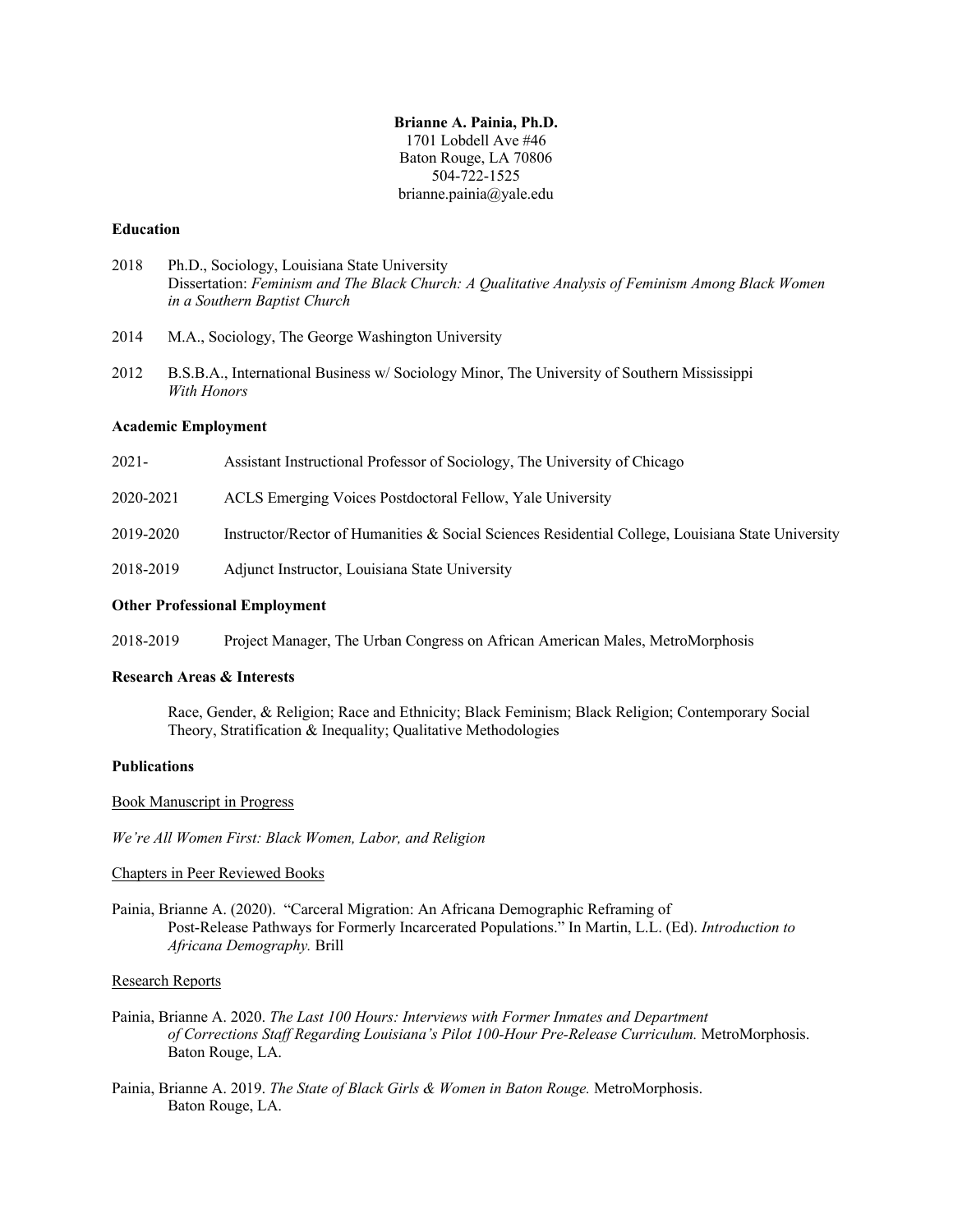#### Articles in Progress

Painia, Brianne. "Feminist Identification Among Black Women in A Black Southern Baptist Church." *Under Review* at *Meridians.*

Painia, Brianne. "If You're a Christian, You're a Feminist": Religious Feminist Identity Reconciliation Among Black Religious Women." *Under Review at Journal of Feminist Studies in Religion.*

Painia, Brianne. "Post-Release Identity Management in Formerly Incarcerated Persons." *Draft in Progress*.

Painia, Brianne and Becker, Sarah. "Dual Purposes of Gender Roles and Treatment of Women in Belief in Religious-Feminist Compatibility." *Analysis Underway*

## **Popular Media**

Gonzalez, Susan. "An 'emerging voice' on gender, identity, and religion" YaleNews. (March 7, 2021)

OpenMinds. "Researcher Recommends Statewide Expansion of Louisiana's Prison pilot Pre-Release Reentry Program." (April 27, 2020)

Swagher.net. "The Last 100 Hours" (February 11, 2020)

Derobertis, Jacqueline. "Report: State prison reentry program mostly successful, some room for improvement" The Advocate. (February 5, 2020)

MetroMorphosis. "Just What the Dr. Ordered: Dr. Brianne Painia on Blackness & Feminism" Urban Renewal Podcast. (March 25, 2019)

Painia, Brianne. "Dear Disenchanted Christian: I'm Holding Space for You" Unfit Christian. (October 3,2017)

Painia, Brianne. "For Grad Students Who Have Anxiety Conducting Interviews Because Survey Data Isn't Enough" Just Tryna' Graduate. (2017)

### **Presentations**

Invited Lecture. "Transitioning to a PhD Program." Doctoral Scholars Seminar via Zoom, August 2021.

Invited Lecture. "Religious Belief and Personal Practice: The Intersection of Religion, Identity, Gender and Race." Yale Club of DC via Zoom, April 2021.

Invited Lecture. "The Potential of the Black Religious Body." Dixwell Avenue Congregational United Church of Christ in New Haven, CT via Zoom, March 2021.

Paper Presentation. "Definitions of Successful Reentry Amongst Louisiana Correctional Administrators and Formerly Incarcerated Citizens." American Association of Behavioral and Social Sciences Annual Conference in Las Vegas, Nevada, February 2020.

Paper Presentation. "Black Male Sociopolitical Engagement." Association of Black Sociologists Annual Conference in New York, NY, August 2019.

Paper Presentation. "Black Religious Women, The Church, and Identity." Eastern Sociological Society Annual Conference in Baltimore, Maryland, February 2018.